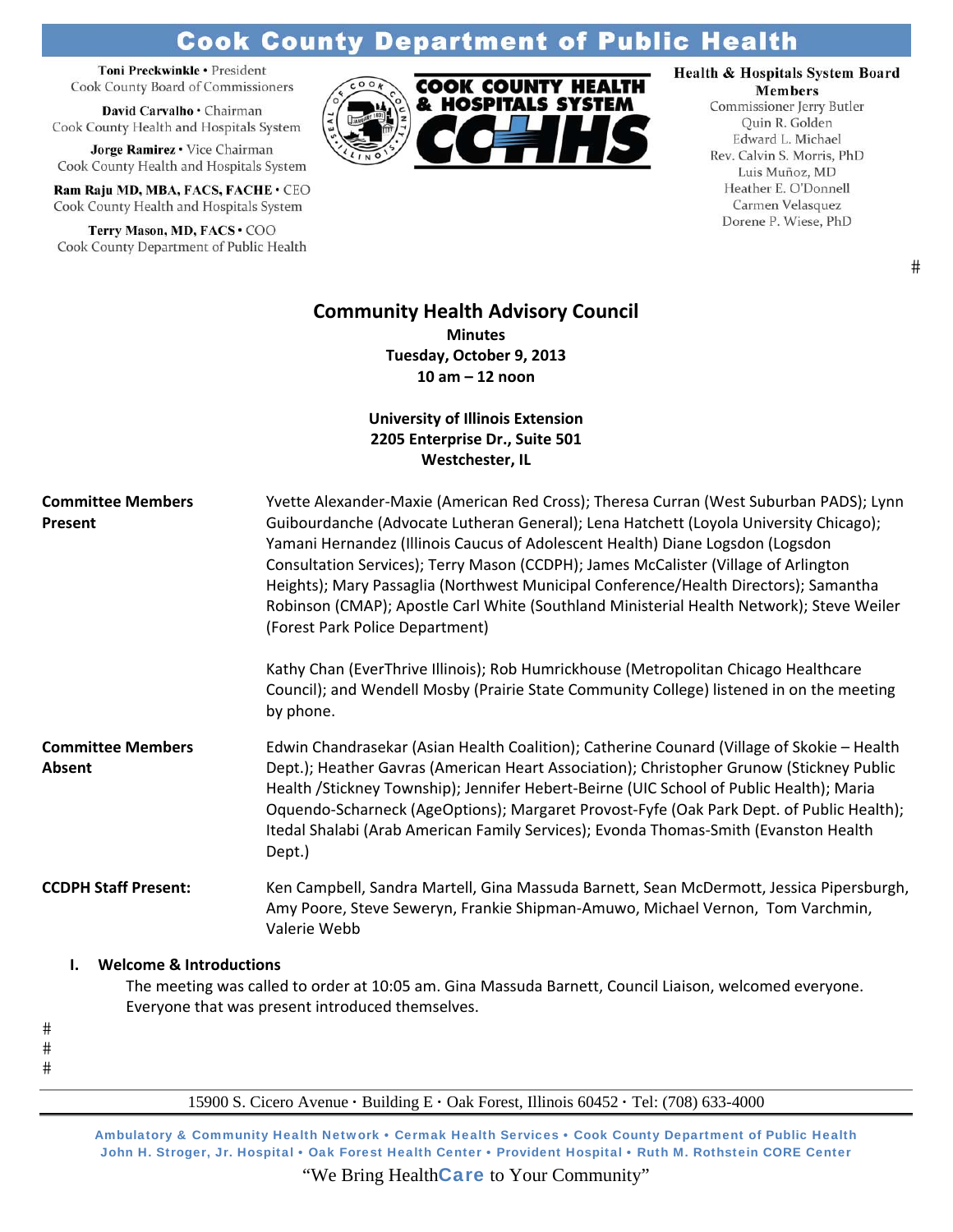## **II. Approval of Minutes – June 4, 2013**

Apostle Carl White motioned to approve the minutes with the proposed changes of including members who were absent and clarifying the inquiry related to how Dr. Mason thought he would be able to access some of the resources from the "treatment of disease" industry (hospitals, physicians, insurers, etc.) for population‐based public health interventions made by Chris Grunow of Stickney Public Health District and Diane Logsdon seconded. The minutes for June 2013 were approved.

## **III. CCDPH: Review of Agency**

Terry Mason, CCDPH Chief Operating Officer, reviewed CCDPH's, governance structure, and the ten essential services of public health. He then had each CCDPH staff member in attendance introduce themselves and provide an overview of what their respective unit is responsible.

- **Communicable Disease Control Unit – Director is Michael Vernon, DrPH**: This unit works to prevent and control the spread of more than 70 infectious diseases within suburban Cook County. This responsibility is achieved through collaboration with those involved in the identification, diagnosis, treatment, and legal, ethical and social management of communicable diseases (e.g., hospitals; providers; schools/daycare; etc.). Programs include General Communicable Disease Surveillance and Control; Enhanced Surveillance (monitoring ER data in near real‐time that allows examine trends in disease syndrome groups); HIV Surveillance and Prevention; Infection Prevention/Control in out‐of‐ hospital settings; Sexually Transmitted Infection Surveillance; Tuberculosis Surveillance and Prevention; and Vaccine Preventable Diseases Surveillance and Prevention.
- **Community Epidemiology and Health Planning Unit (CEHP) – Director is Steven Seweryn, Ed.D., MPH:** This unit monitors health problems, disparities and trends by assembling, analyzing and disseminating data and information about the health of suburban Cook County.CEHPU is also responsible for conducting the region's IPLAN process (known as wePLAN), a community participatory health assessment and planning effort required every five years as part of certification with the Illinois Department of Public Health.
- **Community Preparedness and Coordination Unit Interim Director is Frankie Shipman‐Amuwo, MPH**: This unit coordinates public health preparedness efforts in partnership with various disciplines and local, county, state and federal agencies to effectively plan for, respond to, and recover from events impacting the health of suburban Cook County residents and the safety of CCDPH employees.
- **Environmental Health Unit – Director is Thomas Varchmin, MS, LEHP**: This unit is the regulatory arm of CCDPH and is empowered to enforce Cook County and Illinois state laws related to environmental health issues within suburban Cook County. Environmental health inspectors regularly inspect, monitor, regulate, educate and/or advisor residents living in suburban Cook County on environmental health concerns. Programs include: Individual Sewage Disposal Systems and Water Wells; Indoor Air Quality; Food Program; Swimming Pool Program; Enforcement of Lead Poisoning Prevention Laws; Vector Control Program.
- **Integrated Health Support Services – Director is Sandra Martell, RN, DNP**: This unit provides public health services to individuals and families, including: clinical services – family planning, sexually transmitted disease treatment, prenatal intake, tuberculosis screening and treatment, immunizations breast and cervical cancer screening and referral, high risk infant follow-up and case management; vision and hearing screening; public health nursing; Women, Infants, and Children (WIC) Supplemental Nutrition Program.
- **Policy Development and Communications Unit – Director is Sean McDermott** This unit researches and analyzes public health policies, advocates for the adoptions of science‐based public health laws, rules and regulations. It also provides accurate and timely communications to residents of suburban Cook County to raise awareness about important health topics.
- **Prevention Services Unit (PSU) – Interim Director is Steven Seweryn, Ed.D., MPH:** This Unit includes two sub‐Units: 1) Chronic Disease Prevention and Health Promotion (CDPHPU); and 2) Lead Poisoning

15900 S. Cicero Avenue **·** Building E **·** Oak Forest, Illinois 60452 **·** Tel: (708) 633-4000

Ambulatory & Community Health Network • Cermak Health Services • Cook County Department of Public Health John H. Stroger, Jr. Hospital • Oak Forest Health Center • Provident Hospital • Ruth M. Rothstein CORE Center

"We Bring Health**Care** to Your Community"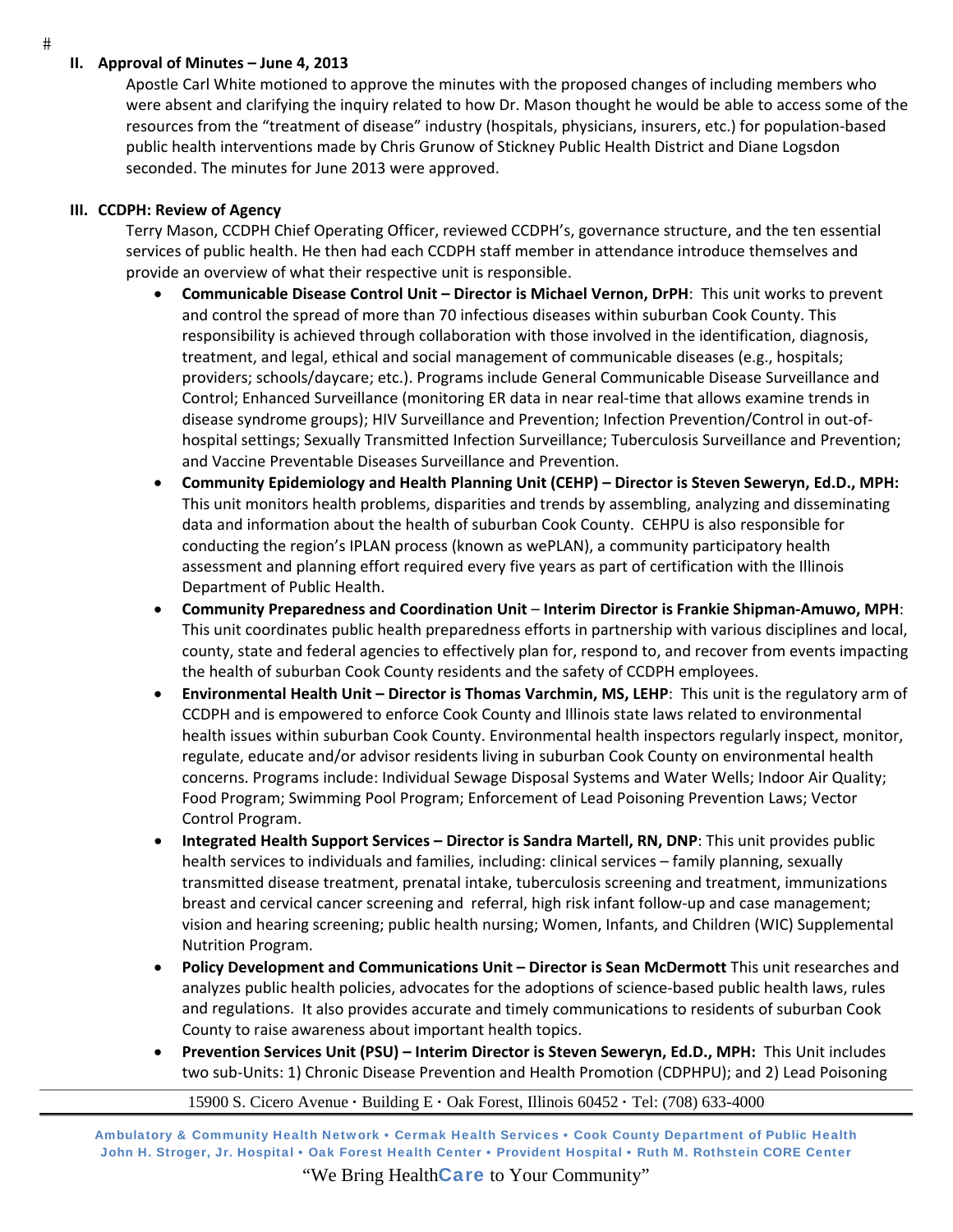Prevention and Healthy Homes (LPPHH). CDPHPU aims to build healthy communities and reduce the prevalence of chronic disease and violence by addressing the factors that contribute to the burden of these conditions. LPPHH supports healthy families and communities in suburban Cook County by preventing, reducing and eliminating the threat of environmental hazards in and around the home.

Additionally, Ken Campbell, Director of Performance Improvement shared his role in supporting initiatives led by Dr. Mason, including the development of a performance management system; Jessica Pipersburgh, CCDPH Legal Counsel, communicated how she supports the work of the department (e.g., legal review, contracts, MOAs); and Valerie Webb, CCDPH Accreditation Coordinator, highlighted in her role in coordinating the agency's efforts through the accreditation process.

### **IV. CHAC Communication & Rollout of CCDPH's This is Public Health Campaign**

Amy Poore, CCDPH Public Relations Director, presented on CCDPH communications, highlighting the numerous considerations that are taken into account (e.g., geopolitical complexity of suburban Cook County; the media market that spans the Chicagoland area) and the modes in which CCDPH communicates (e.g., press releases; TV, radio, website, social media, hyperlocal news). She also shared the This is Public Health Campaign that is being adapted for social media with the aim of cultivating CCDPH staff champions and advocates of public health and educating our residents across suburban Cook County about the value and role of public health.

The Council discussed the importance of communication and approaches.

#### Council Member Interests Related to Communication

- *Access to Data*: For example, data around youth/adolescent health; STI prevention; teen pregnancy; bullying; etc. is of value to the Illinois Caucus for Adolescent Health. Yamani further mentioned that the City of Chicago is working on an on‐line data platform that would make data more accessible.
- *Identifying Opportunities that Align with Organization's Mission*: For example, Samantha Robinson of the Chicago Metropolitan Agency for Planning shared that one of her goals of being part of this Council was to help identify opportunities to integrate health and planning. Yvette Alexander‐Maxie emphasized the need for organizations to better know what each other is doing to support coordination, as opportunities arise. She highlighted how the American Red Cross is known for disasters and have staff and volunteers educating on safety issues, and voiced the opportunity for organizations to work together and leverage each others' expertise and resources.
- *Knowing Whether We are Making a Difference:* Steve Weiler of the Forest Park Police Department expressed his value for the Community Preparedness and Coordination Unit, indicating that what they have accomplished could not be done without the Unit. He emphasized the need for performance measures to determine whether or not we are "moving the needle" in the right direction.

#### This is Public Health Campaign

- Apostle Carl White proposed the idea of having a forum(s) in the south suburbs to inform the community about who CCDPH is, what we do, and what we are not. This may also be a potential strategy to include as part of the This is Public Health campaign.
- Amy Poore of CCDPH asked whether the Council members wanted to participate in the pilot launch of the This is Public Health campaign. Many expressed interest in being involved.

#### Communication with Council

As for communication with Council members, some indicated e‐mail was an ok mechanism as long as number of e‐mails were kept to a minimum; whereas others did not want to use e‐mail a communication mode. Other suggestions included the use of Linked In; Google groups; the CCDPH website. All Council members that were present agreed that a platform for communication was necessary.

15900 S. Cicero Avenue **·** Building E **·** Oak Forest, Illinois 60452 **·** Tel: (708) 633-4000

Ambulatory & Community Health Network • Cermak Health Services • Cook County Department of Public Health John H. Stroger, Jr. Hospital • Oak Forest Health Center • Provident Hospital • Ruth M. Rothstein CORE Center